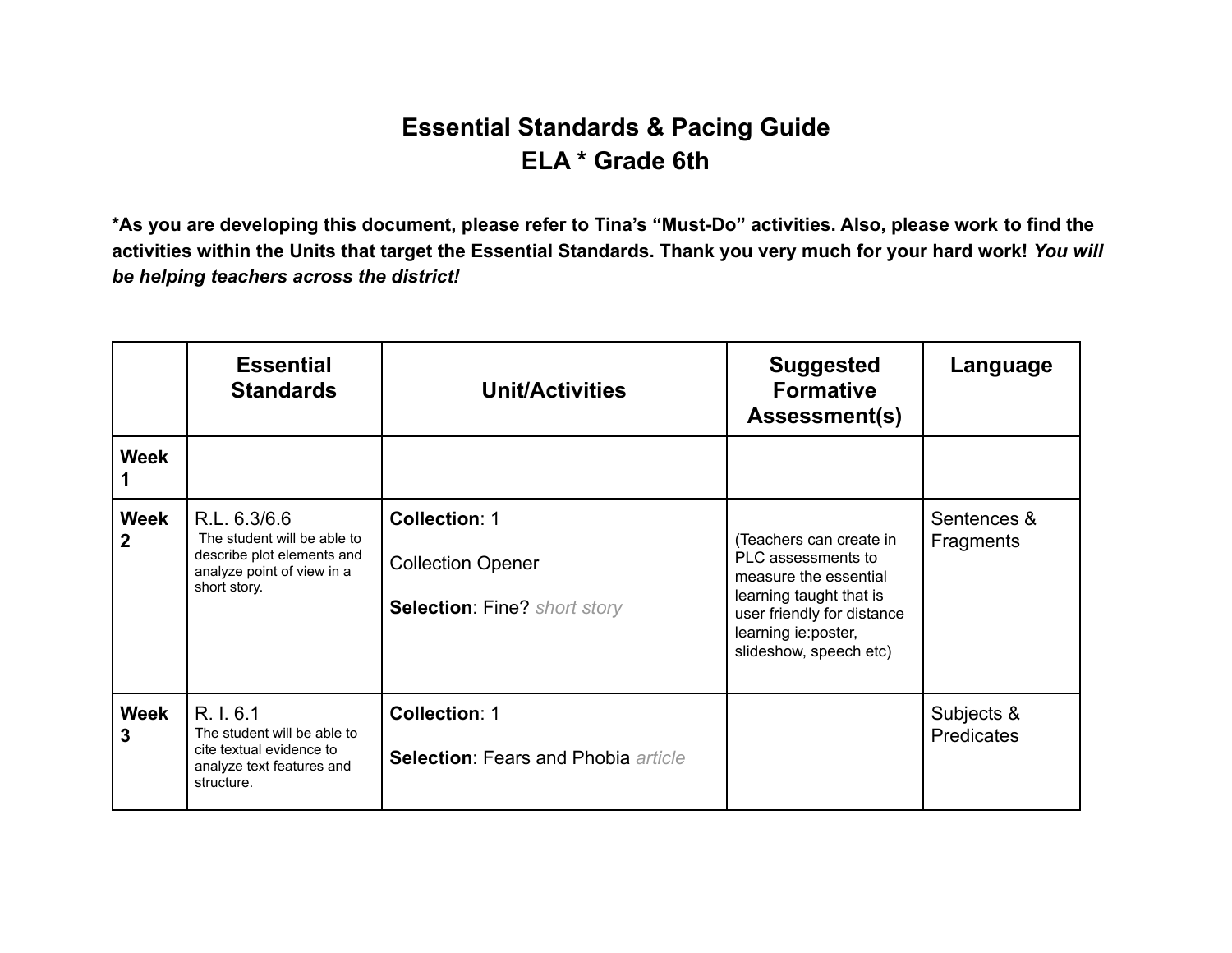| <b>Week</b><br>4 | R.I. 6.1<br>The student will be able to<br>cite textual evidence to<br>analyze text features and<br>structure.                                                                     | <b>Collection: 1</b><br><b>Selection: Face your Fears Choking</b><br><b>Under Pressure</b><br>Close Reader article | <b>Short Response</b><br>Question at end of<br>selection. | Conjunctions<br>and Compound<br>Sentences |
|------------------|------------------------------------------------------------------------------------------------------------------------------------------------------------------------------------|--------------------------------------------------------------------------------------------------------------------|-----------------------------------------------------------|-------------------------------------------|
|                  | R.I. 6.2<br>The student will be able to<br>determine central ideas and<br>supporting details in<br>informational text.                                                             | <b>Selection: Face Your Fears Scare the</b><br>Phobia Out of Your Brain<br>Close Reader article                    | <b>Short Response</b><br>Question at end of<br>selection. |                                           |
| <b>Week</b><br>5 | R.I. 6.7<br>The student will be able to<br>analyze the purpose of a<br>video and understand the<br>visual and sound elements<br>used in it.<br><b>Start Informative</b><br>Writing | <b>Collection: 1</b><br><b>Selection: Wired for Fear Media</b><br>Analysis                                         |                                                           | <b>Clauses</b>                            |
|                  |                                                                                                                                                                                    | <b>Performance Assessment Book</b><br>Unit 2                                                                       |                                                           |                                           |
| <b>Week</b><br>6 | <b>Informative Writing</b>                                                                                                                                                         | <b>Performance Assessment Book</b><br>Unit 2                                                                       |                                                           | Run-On<br><b>Sentences</b>                |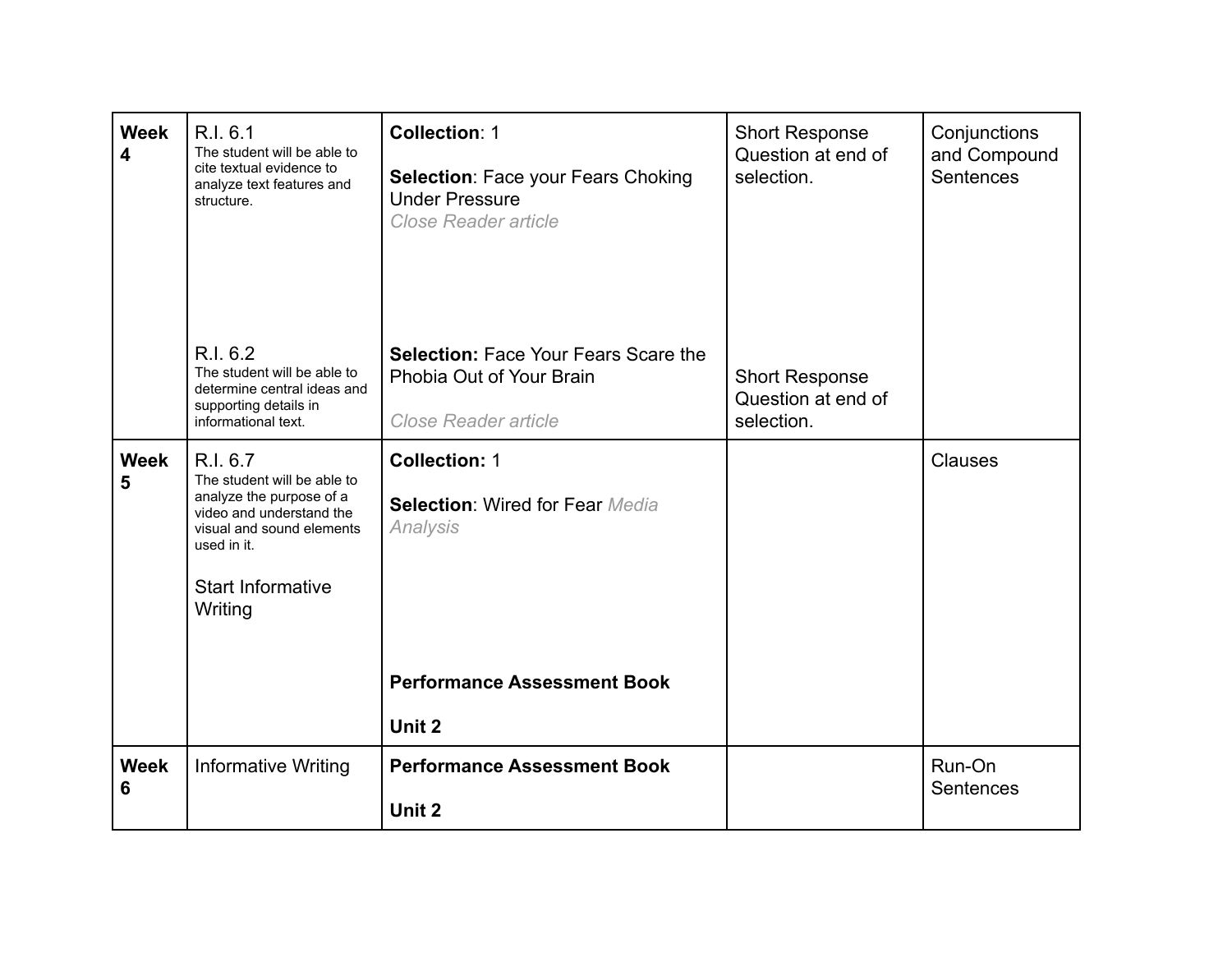| <b>Week</b>       | <b>Informative Writing</b>                                                                                                         | <b>Performance Assessment Book</b><br>Unit 2                                                                    |                                                           | Common and<br><b>Proper Nouns</b>     |
|-------------------|------------------------------------------------------------------------------------------------------------------------------------|-----------------------------------------------------------------------------------------------------------------|-----------------------------------------------------------|---------------------------------------|
| <b>Week</b><br>8  | R.I. 6.2/6.6<br>The student will be able to<br>summarize central ideas<br>and important details and<br>determine author's purpose. | <b>Collection 2:</b><br><b>Collection Opener</b><br><b>Selection: How Smart Are Animals?</b><br>science writing |                                                           | Singular and<br><b>Plural Nouns</b>   |
| <b>Week</b><br>9  | R.I. 6.2/6.6<br>The student will be able to<br>summarize central ideas<br>and important details and<br>determine author's purpose. | <b>Collection 2:</b><br><b>Selection: Can Animals Feel and</b><br>Think?<br>Close Reader informative text       | <b>Short Response</b><br>Question at end of<br>selection. | Plural and<br><b>Collective Nouns</b> |
| <b>Week</b><br>10 | R.I. 6.5<br>The student will be able to<br>analyze how anecdotes and<br>text features contribute to<br>the structure of a text.    | <b>Collection: 2</b><br>Selection:<br><b>Animal Snoops</b> informative text                                     |                                                           | Possessive<br><b>Nouns</b>            |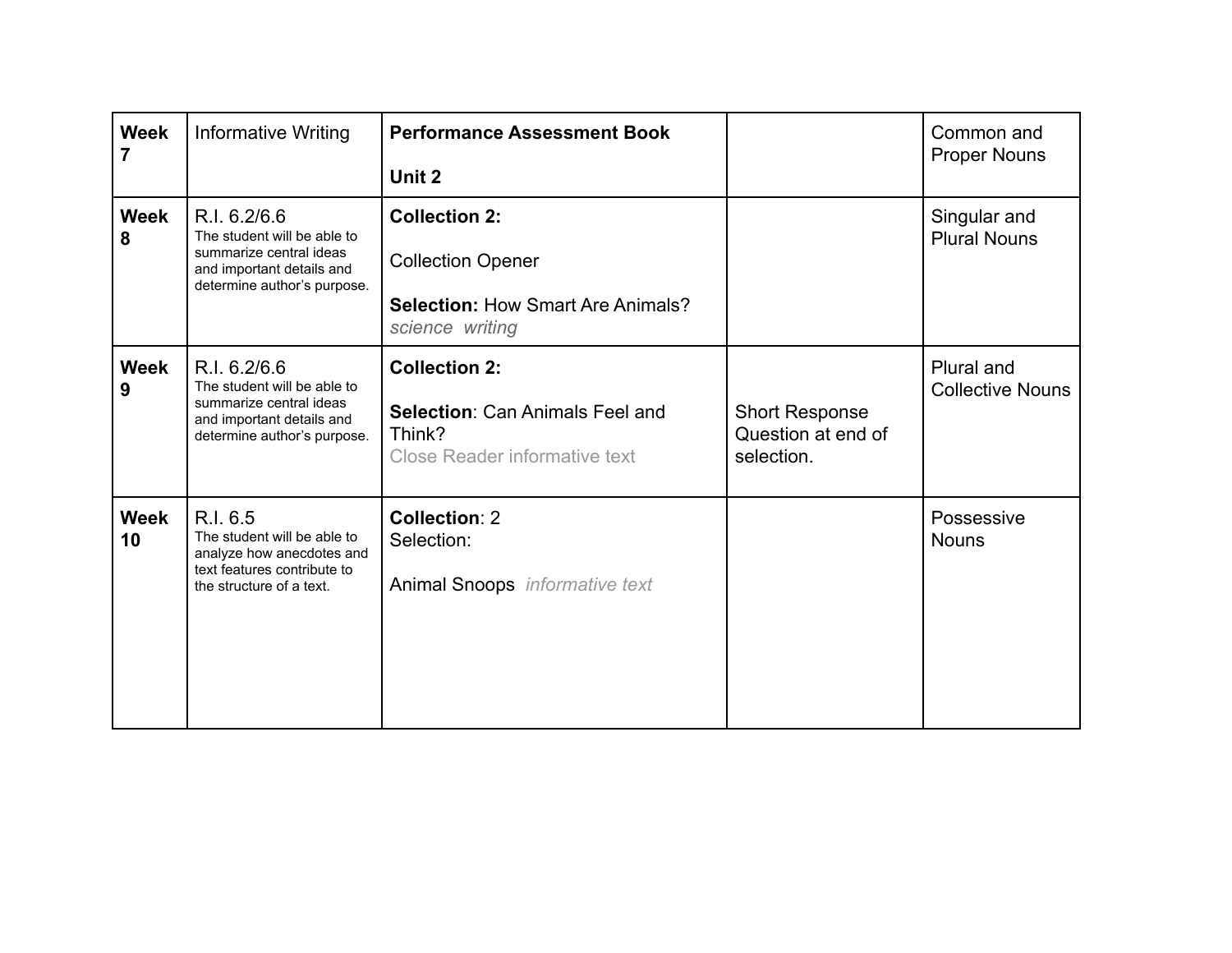| <b>Week</b><br>11 | R.I. 6.5<br>The student will be able to<br>analyze how anecdotes and<br>text features contribute to<br>the structure of a text.                                         | <b>Collection: 2</b><br>Bats! CR science writing                                                                                      |                                                           | Appositives                     |
|-------------------|-------------------------------------------------------------------------------------------------------------------------------------------------------------------------|---------------------------------------------------------------------------------------------------------------------------------------|-----------------------------------------------------------|---------------------------------|
| <b>Week</b><br>12 | RL.6.4, RL.6.5<br>The student will be able to<br>identify and analyze how<br>dialect and imagery,<br>including figurative<br>language, enrich a story.                  | <b>Collection: 3</b><br><b>Collection 3 Opener</b><br><b>Selection: There Will Come Soft Rains</b><br><b>Close Reader Short Story</b> | <b>Short Response</b><br>Question at end of<br>selection. | <b>Action Verbs</b>             |
| <b>Week</b><br>13 | RI.6.4, RI.6.5<br>The student will be able to<br>analyze elements of<br>narrative nonfiction,<br>including how authors<br>establish style and tone in<br>their writing. | <b>Collection: 3</b><br><b>Selection:</b> from A Night to Remember<br><b>History Writing</b>                                          |                                                           | <b>Verb Tenses</b>              |
| <b>Week</b><br>14 | RI.6.4, RI.6.5<br>The student will be able to<br>analyze elements of<br>narrative nonfiction,<br>including how authors<br>establish style and tone in<br>their writing. | <b>Collection: 3</b><br>Selection: On the Titanic, Defined by<br><b>What They Wore</b><br><b>Close Reader Newspaper Article</b>       | <b>Short Response</b><br>Question at end of<br>selection. | Main and<br><b>Helping Verb</b> |
| <b>Week</b><br>15 | RI.6.2, RI.6.7<br>The student will be able to                                                                                                                           | <b>Collection: 3</b><br><b>Selection: Titanic at 100: Mystery</b>                                                                     |                                                           | <b>Linking Verb</b>             |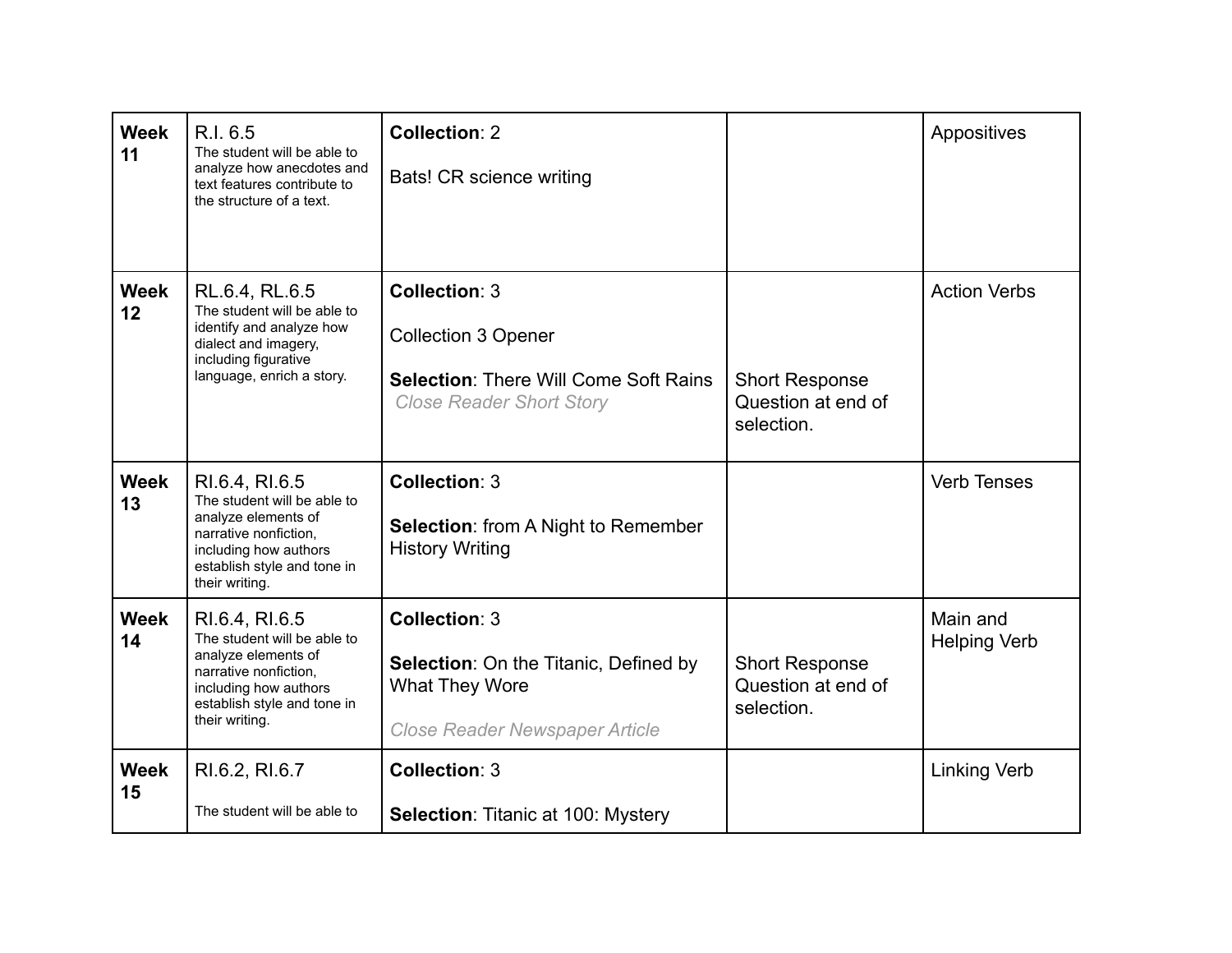|                   | understand the features and<br>analyze the purpose of a<br>documentary, as well as<br>integrate its information with<br>other sources.           | <b>Solved Media Analysis</b>                                                                                    |                                                           |                                   |
|-------------------|--------------------------------------------------------------------------------------------------------------------------------------------------|-----------------------------------------------------------------------------------------------------------------|-----------------------------------------------------------|-----------------------------------|
| <b>Week</b><br>16 | <b>Narrative Writing</b>                                                                                                                         | <b>Writing Binder</b>                                                                                           |                                                           | <b>Irregular Verb</b>             |
| Week<br>17        | <b>Narrative Writing</b>                                                                                                                         | <b>Writing Binder</b>                                                                                           |                                                           | Pronoun and<br>Antecedents        |
| <b>Week</b><br>18 | <b>Narrative Writing</b>                                                                                                                         | <b>Writing Binder</b>                                                                                           |                                                           | Kinds of<br>Pronouns              |
| <b>Week</b><br>19 | RL.6.1, RL.6.3,<br><b>RL.6.4</b><br>The student will be able to<br>analyze an author's style,<br>tone, and characterization in<br>a short story. | <b>Collection: 4</b><br><b>Collection Opener</b><br><b>Selection: Eleven</b><br><b>Short Story</b>              |                                                           | Uses of<br>Possessive<br>Pronouns |
| <b>Week</b><br>20 | R.L. 6.2<br>The student will be able to<br>analyze a short story and<br>determine the theme.                                                     | <b>Collection: 4</b><br>Selection: What Do Fish Have to Do<br>with Anything?<br><b>Close Reader short story</b> | <b>Reading Response</b><br>Question determined<br>at PLC. | Pronoun-Verb<br>Agreement         |
| Week<br>21        | RL.6.4, RL.6.5<br>The student will learn how to<br>identify figurative language<br>and analyze tone in poetry.                                   | <b>Collection: 4</b><br><b>Selection: Voice/Words Like Freedom</b><br><b>Compare Poems</b>                      |                                                           | More Pronouns                     |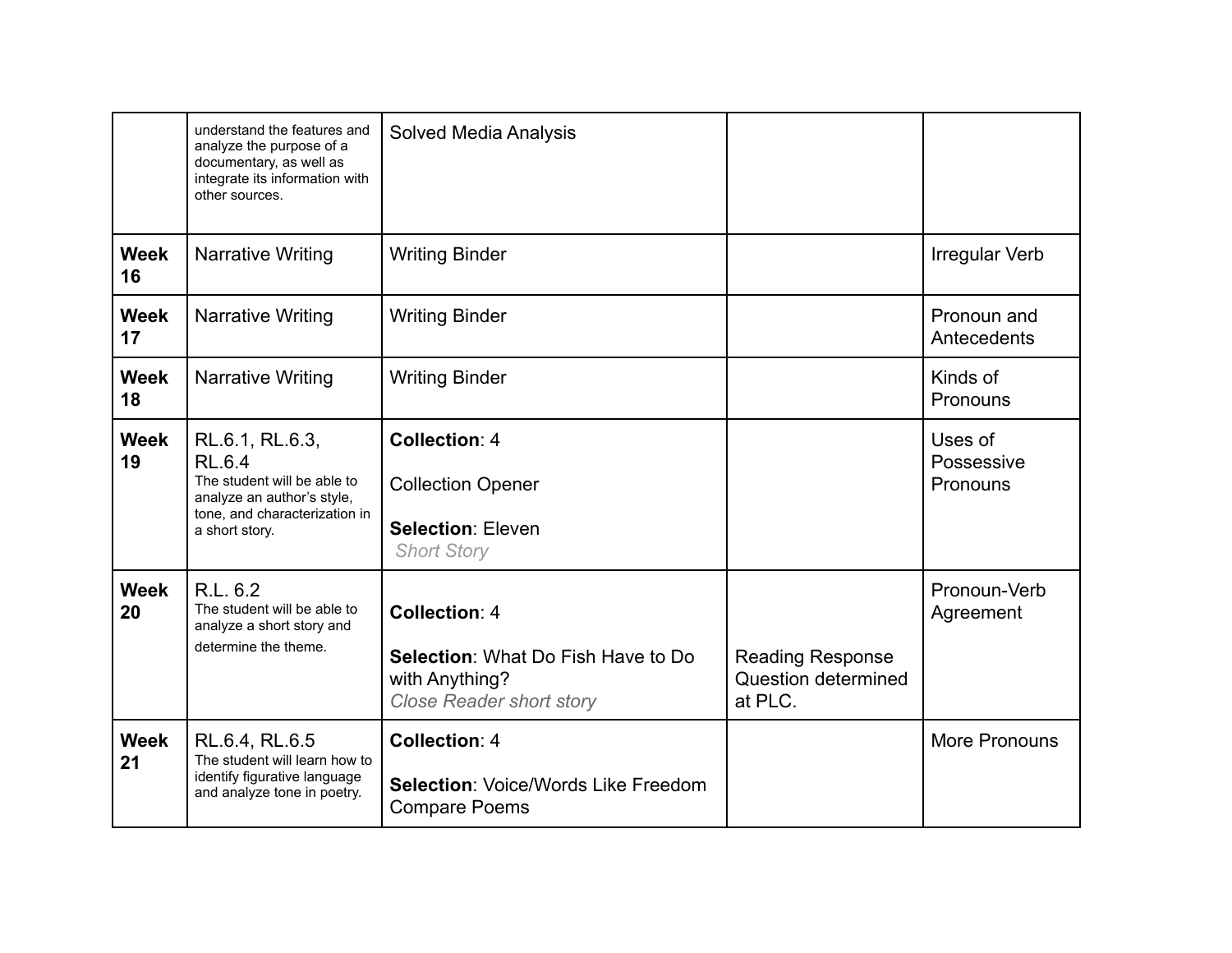| <b>Week</b><br>22 | R.I. 6.8, R.I.6.6<br>Trace and evaluate the<br>argument and specific<br>claims in a text,<br>distinguishing claims that<br>are supported by reasons<br>and evidence from claims<br>that are not. | <b>Collection: 5</b><br>Analyze an Argument page R22-27                                | <b>Collection 4 Test:</b><br><b>Zoos Benefit Animals</b><br>and People<br>by Patricia<br>Schoenfelder | Adjectives                                  |
|-------------------|--------------------------------------------------------------------------------------------------------------------------------------------------------------------------------------------------|----------------------------------------------------------------------------------------|-------------------------------------------------------------------------------------------------------|---------------------------------------------|
| <b>Week</b><br>23 | R.I. 6.9<br>The student will be able to<br>identify elements of a<br>memoir and of a biography,<br>analyze sources, and<br>compare and contrast two<br>genres on the same subject.               | <b>Collection: 5</b><br><b>Colin Powell</b><br>Compare: Memoir/Biography               |                                                                                                       | Articles and<br>Demonstrative<br>Adjectives |
| <b>Week</b><br>24 | R.L. 6.3<br>The student will be<br>able to analyze the<br>elements of narrative<br>poetry, including the<br>characters, setting,<br>and plot.                                                    | <b>Collection: 5</b><br>Paul Revere's Ride<br><b>Narrative Poem</b>                    |                                                                                                       | Adjectives that<br>Compare                  |
| <b>Week</b><br>25 | R.L. 6.3<br>The student will be<br>able to analyze the<br>elements of narrative<br>poetry, including the<br>characters, setting,<br>and plot.                                                    | <b>Collection: 5</b><br>The Light - Ah! Poem                                           |                                                                                                       | Comparing with<br>More and Most             |
| <b>Week</b><br>26 | R.I. 6.7<br>The student will be<br>able to analyze the<br>elements of a news<br>report, as well as<br>integrate information                                                                      | <b>Collection: 5</b><br>On Doomed Flight/Memorial Is<br><b>Unveiled Compare Media-</b> |                                                                                                       | Comparing with<br>Good and Bad              |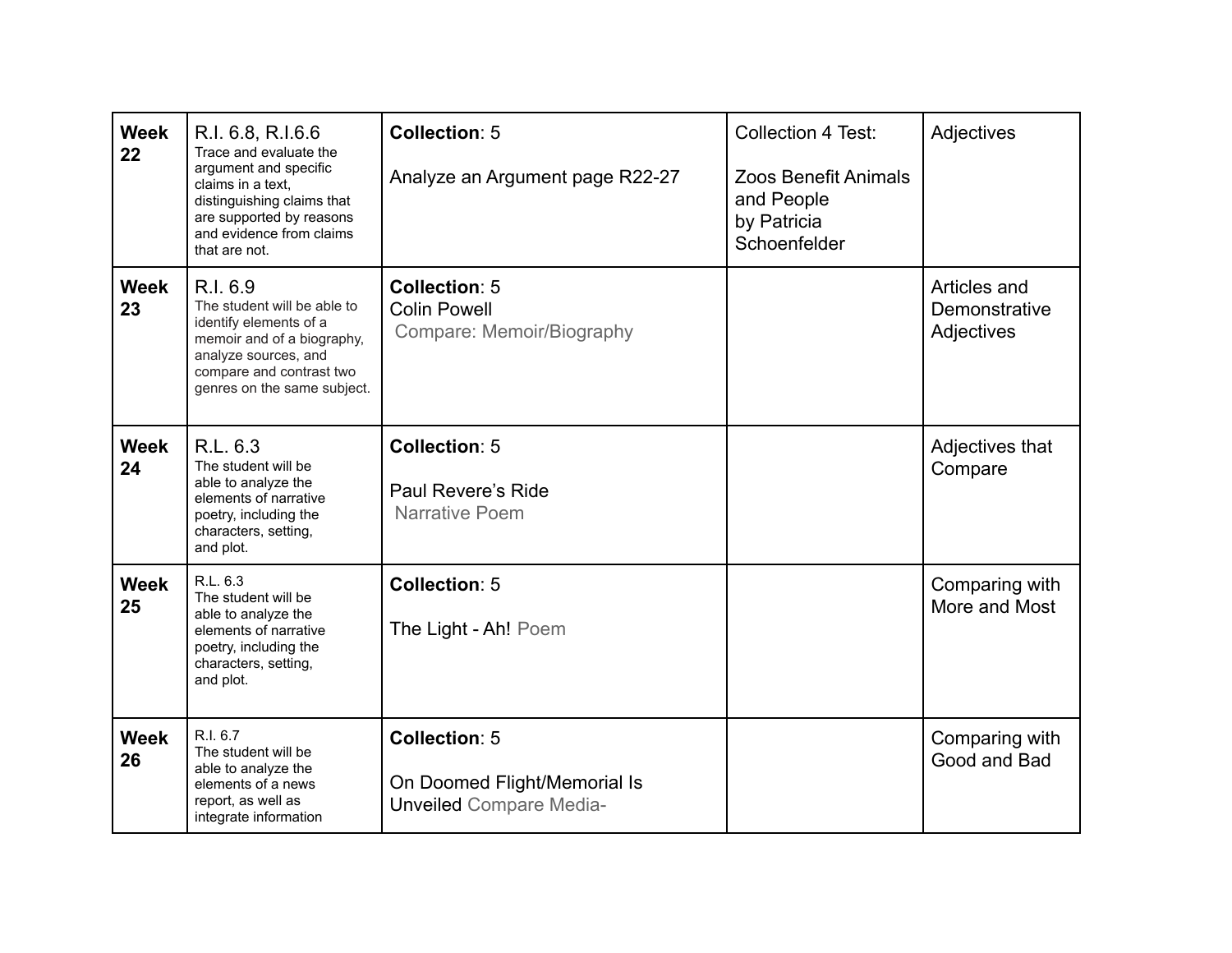|                   | in different media.                                                                       | <b>Article/Newscast</b>                                                                        |                                                           |                         |
|-------------------|-------------------------------------------------------------------------------------------|------------------------------------------------------------------------------------------------|-----------------------------------------------------------|-------------------------|
| <b>Week</b><br>27 | Argumentative<br>Writing                                                                  | <b>Performance Assessment Book</b><br>Unit 1                                                   |                                                           | Adverbs                 |
| <b>Week</b><br>28 | Argumentative<br>Writing                                                                  | <b>Performance Assessment Book</b><br>Unit 1                                                   |                                                           | Adverbs that<br>Compare |
| <b>Week</b><br>28 | Argumentative<br>Writing                                                                  | <b>Performance Assessment Book</b><br>Unit 1                                                   |                                                           | <b>Negatives</b>        |
| Week<br>29        | R.L.<br>The student will be<br>able to describe the<br>elements of drama in<br>a play.    | Collection: 6<br>The Prince and the Pauper<br>drama                                            |                                                           | Prepositions            |
| <b>Week</b><br>30 | R.L.<br>The student will be<br>able to describe the<br>elements of drama in<br>a play.    | Collection: 6<br>The Prince and the Pauper<br><b>Compare 3 Versions</b><br><b>Close Reader</b> | <b>Short Response</b><br>Question at end of<br>selection. | Sentence<br>Combining   |
| <b>Week</b><br>31 | R.I.<br>The student will be<br>able to analyze<br>structure and cite<br>textual evidence. | Collection: 6<br>The Role of Myths in Ancient Greece<br>essay                                  |                                                           |                         |
| <b>Week</b><br>32 | <b>Collection Novel</b>                                                                   |                                                                                                |                                                           |                         |
| <b>Week</b>       | <b>Collection Novel</b>                                                                   |                                                                                                |                                                           |                         |